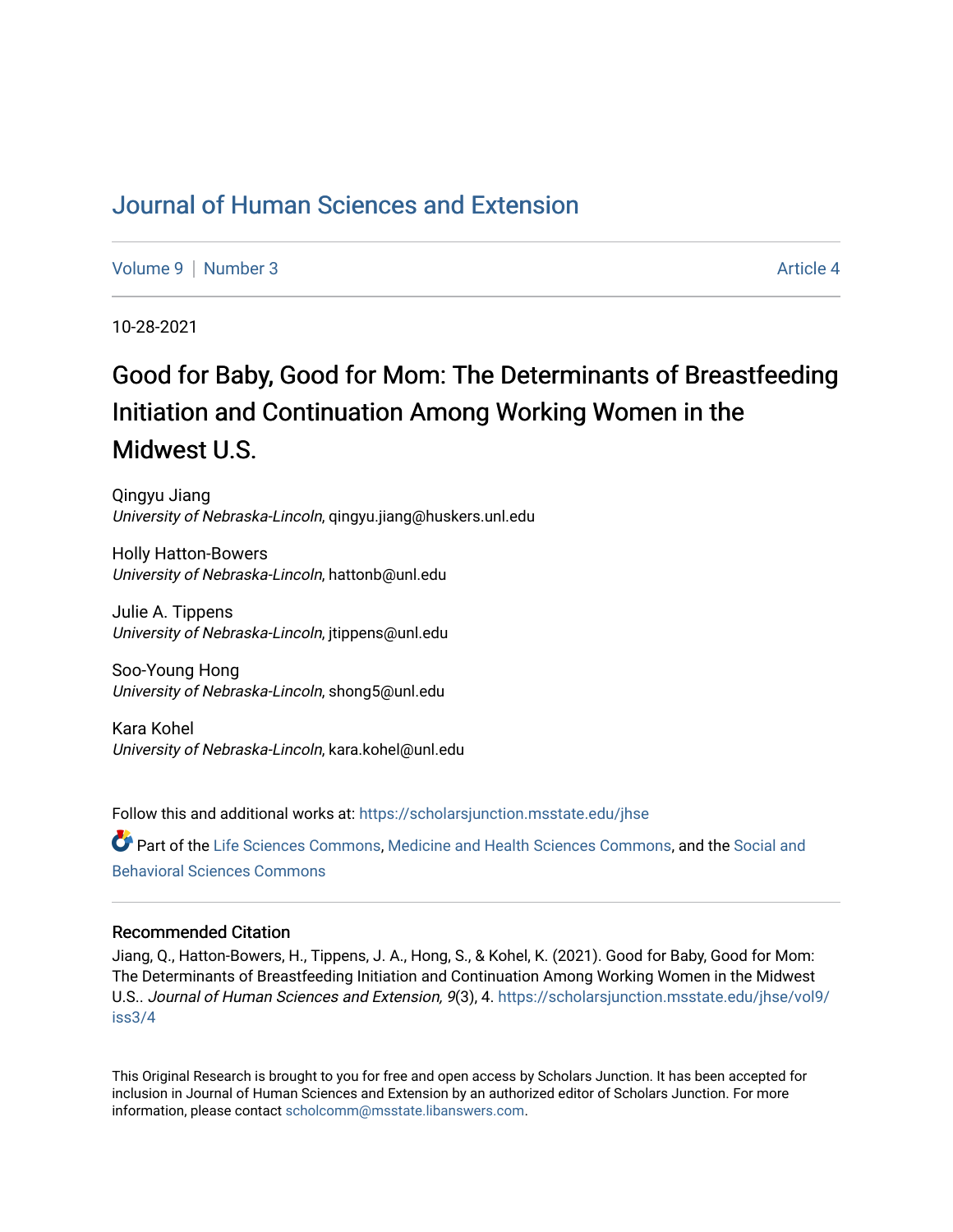# Good for Baby, Good for Mom: The Determinants of Breastfeeding Initiation and Continuation Among Working Women in the Midwest U.S.

#### Acknowledgments

The authors gratefully acknowledge the families who generously donated their time to participatein this research. Funding for this project was provided by the Nebraska Extension (NEExtension) and College of Education and Human Sciences (CEHS) at the University ofNebraska-Lincoln through its Extension Partnership Grant Program (PI: Soo-Young Hong, PhD; Co-PI: Holly Hatton-Bowers, PhD). Opinions expressed herein are those of the authors and do not reflect the position of the CEHS or NE Extension.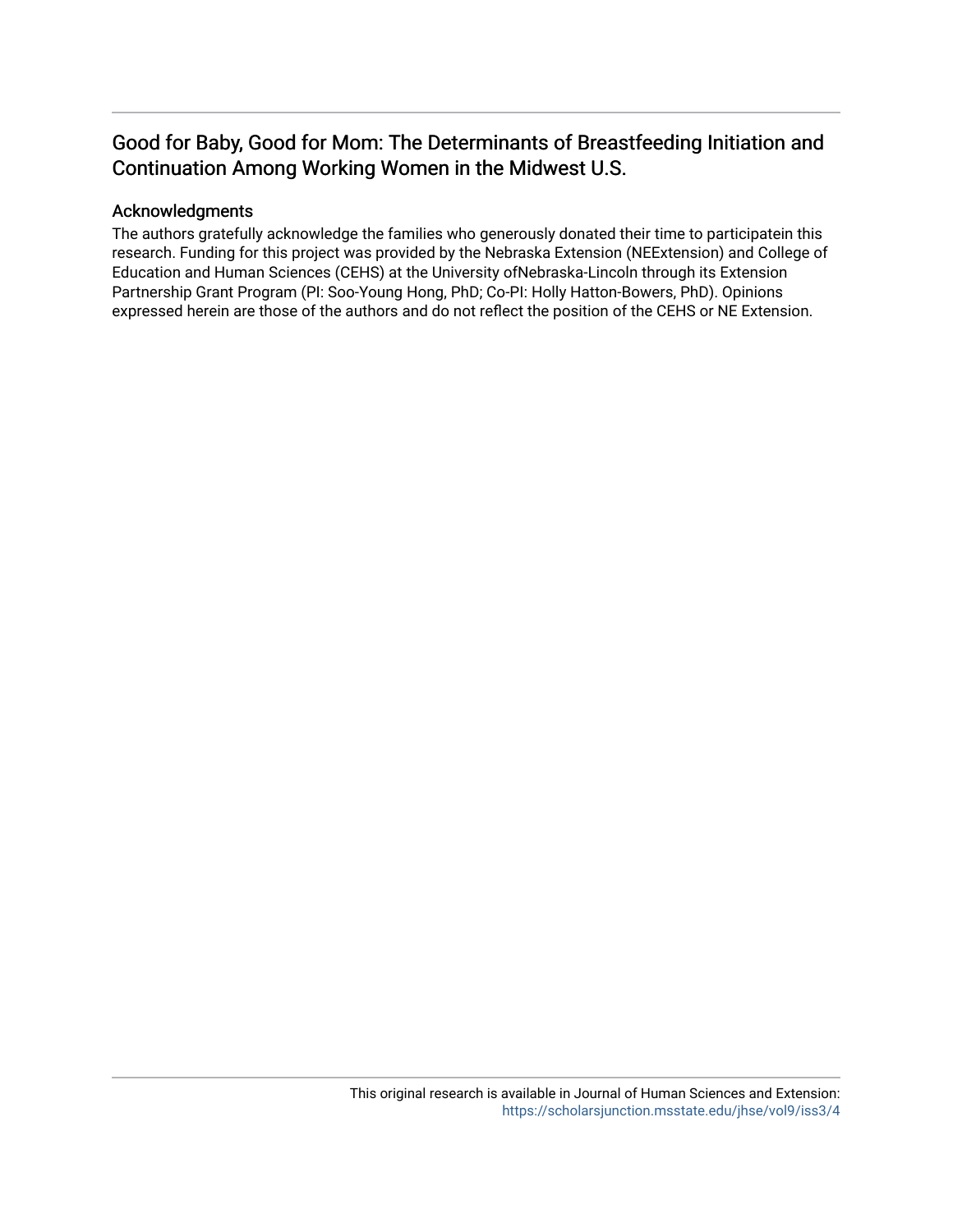# *Good for Baby, Good for Mom:* **The Determinants of Breastfeeding Initiation and Continuation Among Working Women in the Midwest U.S.**

**Qingyu Jiang Holly Hatton-Bowers Julie A. Tippens Soo-Young Hong Kara Kohel** *University of Nebraska-Lincoln*

*Various factors support or hinder women's decision to initiate and continue breastfeeding, particularly among working women. Currently, limited literature investigates breastfeeding experiences among working women across time. The purpose of this study was to gain nuanced insight into working women's breastfeeding experiences during the first year of their infant's life. Semistructured, in-depth interviews were conducted with working women residing in a Midwestern state (N = 25) across two time points (when infants were 3-4 months and 9-12 months). Results showed that twenty-one working women initiated and continued breastfeeding when their infants were 3-4 months old, and 14 women in the sample continued breastfeeding when their infants were 9-12 months old. Five themes emerged regarding barriers and facilitators of breastfeeding initiation and continuation. Individual-level factors included 1) Women's perceptions of breastfeeding as nurturing and pleasurable as well as frustrating and painful and 2) Maternal self-efficacy and beliefs. Setting-level themes included: 3) Active and passive workplace supports, 4) Lactation and breastfeeding supports in the community, and 5) Childcare provider supports. Findings suggest the importance of resources, programming and policy efforts that support the expansion of statewide breastfeeding programs, breastfeeding education for health professionals and childcare providers, lactation rooms, and flexible work scheduling.* 

*Keywords:* Breastfeeding, breastfeeding experiences, breastfeeding barriers, breastfeeding facilitators, childcare, qualitative methods

# **Introduction**

Breastfeeding offers abundant benefits for both infants and mothers, and growing evidence highlights its importance when women choose to do so (Centers for Disease Control and Prevention [CDC], 2020). Human milk provides infants with essential nutrients (e.g., calories,

Direct correspondence to Qingyu Jiang at qingyu.jiang@huskers.unl.edu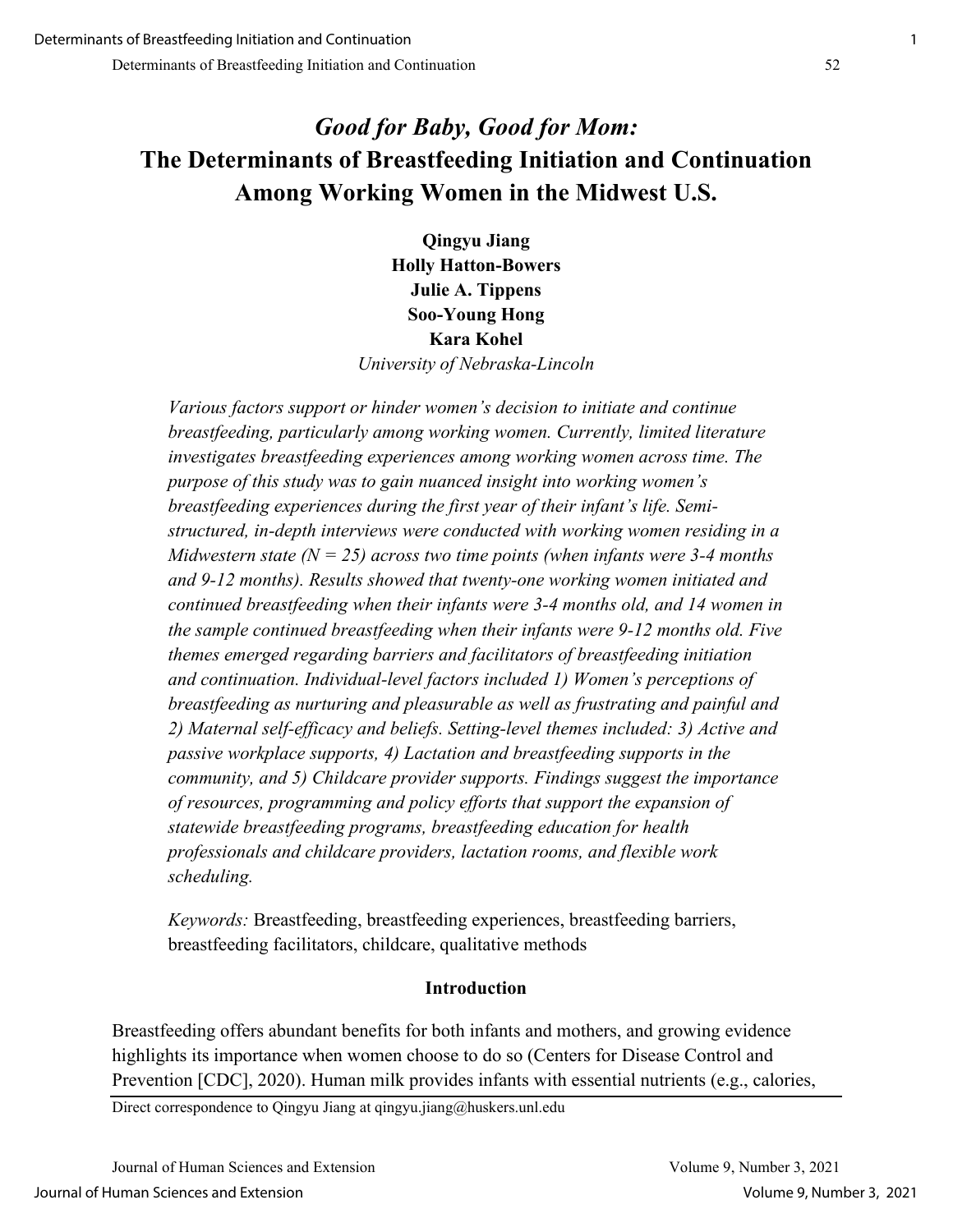vitamins, minerals) that promote their healthy growth and optimal development (National Institutes of Health, 2017). Breastfed infants have a lower risk of infection, obesity, diabetes, and sudden infant death syndrome (Binns et al., 2016; Victora et al., 2016). Increased consumption of human milk is associated with increased attachment security in infancy (Gibbs et al., 2018) and increased cognitive development for school-age children (e.g., higher IQ, improved memory, better academic achievement) (Belfort et al., 2016; Victora et al., 2016). For women, breastfeeding reduces the risk of breast cancer and ovarian cancer, helps protect against diabetes, and improves birth spacing (Victora et al., 2016). There are also benefits for supporting the mother-infant relationship. For example, studies find that women who breastfeed reported closer maternal-infant bonds, particularly among mothers who delivered preterm (Ikonen et al., 2015; Kair et al., 2015; Wambach et al., 2016).

The American Academy of Pediatrics (2012) recommends exclusively breastfeeding for the first six months of an infant's life, with continued breastfeeding and appropriate complementary foods for at least one year. Many women who give birth in the U.S. initiate breastfeeding, with 84.1% of infants having ever been breastfed (CDC, 2020). However, breastfeeding rates decline at six months (58.3%), and only one-third of women (35.3%) continue breastfeeding at one year (CDC, 2020). To encourage women to sustain breastfeeding if they desire, it is crucial to understand factors that influence their decision to initiate and maintain breastfeeding.

Rollins et al. (2016) developed a nested conceptual model demonstrating the "components of an enabling environment for breastfeeding" that highlights individual (mother and infant attributes; mother-infant relationship), settings (health systems, workplace, and employment), and structural (structural and market contexts) determinants of breastfeeding (p. 492). At the individual level, breastfeeding practices are associated with the characteristics of the mother, such as maternal age, education, and socioeconomic status (Habibi et al., 2018; Kitano et al., 2016) as well as the infant attributes, such as temperament (Abuhammad et al., 2020). At the settings level, the important role of childcare providers is highlighted in promoting mothers' intention to continue breastfeeding, particularly during the transition to work (Lundquist et al., 2019). Finally, factors at the structural level include social trends, advertising, media, legislation, and policy (Rollins et al., 2016). For instance, guaranteeing breastfeeding breaks and longer paid maternity leave are essential for working women who are breastfeeding (Atabay et al., 2015).

Employment is the most common challenge for women who continue breastfeeding. Women who return to work are more likely to breastfeed for fewer months than women with no or low intention to return to work (Thomas-Jackson et al., 2016). Women who continue breastfeeding while working experience more family-to-work conflict, which is associated with a higher stress level (Spitzmueller et al., 2016). However, when breastfeeding supports (e.g., providing adequate time for expressing human milk) exist in the workplace, women's job satisfaction is improved (Jantzer et al., 2018).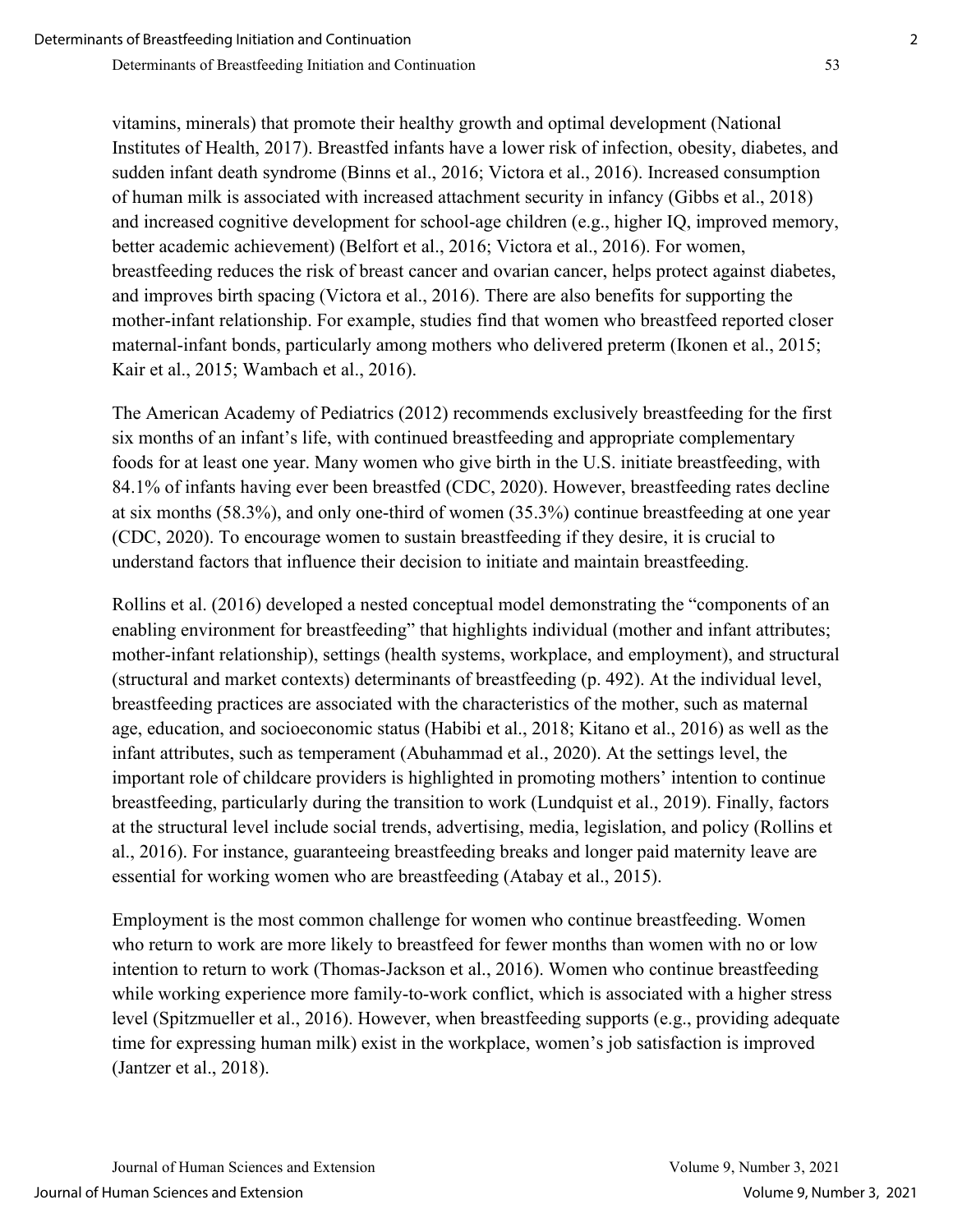The purpose of this study was to understand Midwestern working women's breastfeeding experiences during the first year of their infants' lives. Previous studies have examined factors at multiple levels that influence working women's decision to breastfeed; however, investigating their breastfeeding experiences across time is limited. Exploring breastfeeding experiences of the same group of working women during the first year of an infant's life contributes to our understanding of factors associated with the decision to initiate and continue breastfeeding. Findings may provide insights on how employers, health professionals, and childcare providers can best support working women who want to initiate and continue breastfeeding.

## **Methods**

## **Design**

The presented qualitative data are from a longitudinal mixed-methods study of women's decision-making related to childcare. The current qualitative study was to glean nuanced understandings of working women's breastfeeding experiences during the first year after their infants were born in a Midwestern state. The university's Institutional Review Board approved the study protocol.

## **Setting**

Participants were recruited from both rural and urban sites in Nebraska at community events and through social media. An urban community is an area that encompasses 50,000 or more people, and a rural community refers to all population, housing, and territory that are not included within an urban area (U.S. Census Bureau, 2019). Nebraska's breastfeeding rates are above the United States national average, with 85.3% ever breastfed, 63.0% breastfed at 6 months, and 41.4% at 12 months (CDC, 2020).

## **Sample**

Women at least 19 years old and in their third trimester of pregnancy were eligible to participate in the research. A total of 46 participants enrolled in the study investigating women's childcarerelated decision-making needs. Participants were interviewed once during their third trimester and twice postpartum. The current study includes data from interviews conducted at 3-4 months postpartum (Time 1 [T1]) and at 9-12 months postpartum (Time 2 [T2]). These interviews provide temporal context for women's breastfeeding experiences as their health-related perceptions, expectations, and experiences change over time (Hunt et al., 1989; Young, 1982). Thirty-eight women agreed to participate in interviews at T1, and 29 continued to participate in interviews at T2; the analytic sample consists of 25 women interviewed at both T1 and T2.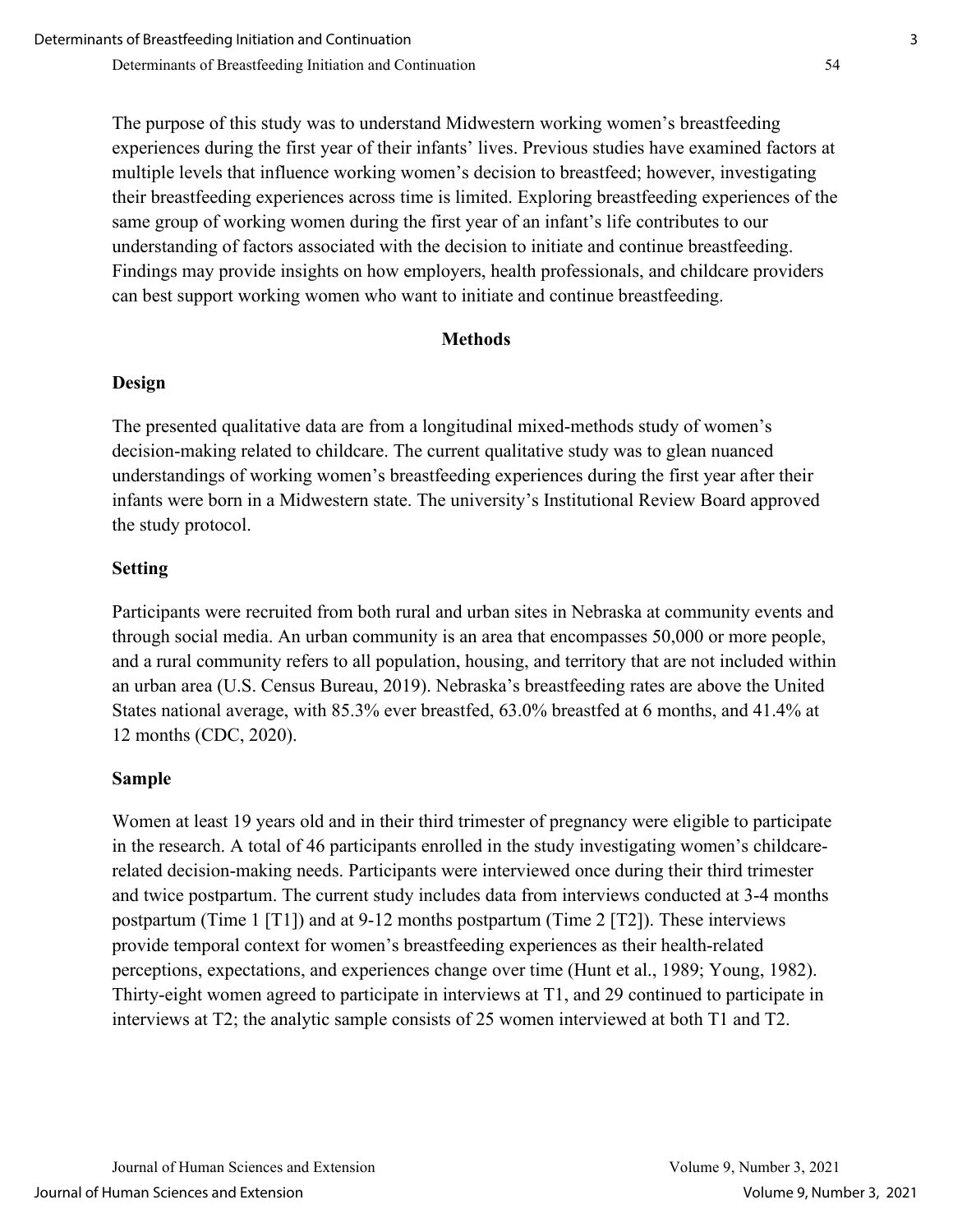#### **Data Collection**

Two female researchers and seven doctoral-level research assistants (RAs) conducted semistructured, in-depth interviews between June 2018 and February 2020. Five interviewers attended a three-hour training on conducting the interviews, and two who joined the team later were guided by those who participated in the training. RAs initially trained were paired with those trained later to ensure consistency throughout the interview process. As a result, all interviewers became familiar with the semi-structured questions and protocols. A qualitative methodologist provided the interview training. Training included content such as establishing informed consent, building rapport with the interviewee (e.g., introducing interviewers, getting comfortable with one another, explaining the purpose of the interview), asking effective questions and relevant follow-up probes (e.g., asking open-ended questions, avoiding leading questions), taking useful fieldnotes, and transitioning to different topics. Interviews were conducted in-person in participants' homes (*n=*8 at T1; *n=*22 at T2) or remotely using Zoom (*n=*17 at T1; *n=*3 at T2). RAs consented participants before data collection. Participants completed an online demographic survey before participating in interviews. The average length of interviews was 30 minutes (range 8-75 minutes) at T1 and 33 minutes (range 15-78 minutes) at T2. Participants received \$30 and \$40, respectively, for completing the T1 and the T2 interviews. Interview questions were developed using the literature on facilitators and barriers to breastfeeding and focused on breastfeeding decision-making and experiences (see Table 1).

#### *Table 1. Interview Questions*

|  | <b>Time 1 Interview Questions</b> |  |
|--|-----------------------------------|--|
|  |                                   |  |

Are you breastfeeding your baby?

What situations or factors have influenced your decision?

What is your perception of breastfeeding supports in your community?

If you are breastfeeding, how does your childcare provider (person caring for your child while you work) support breastfeeding?

How does your workplace support breastfeeding?

#### **Time 2 Interview Questions**

Have you continued to breastfeed?

#### *If yes:*

What situations or factors have influenced your breastfeeding experience? (childcare, workplace, community, etc.)

What challenges, if any, do you experience in breastfeeding your baby now that he/she is older? What do you enjoy about breastfeeding?

Are there ways that your childcare provider supports you in breastfeeding your baby?

Are there ways that your work supports you in breastfeeding your baby? (e.g., a private place to pump) *If no:*

What factors influenced your decision to stop breastfeeding your baby?

Did you research different types of formula when you decided to stop breastfeeding?

What contributed to your decision to choose one over the other types of formula?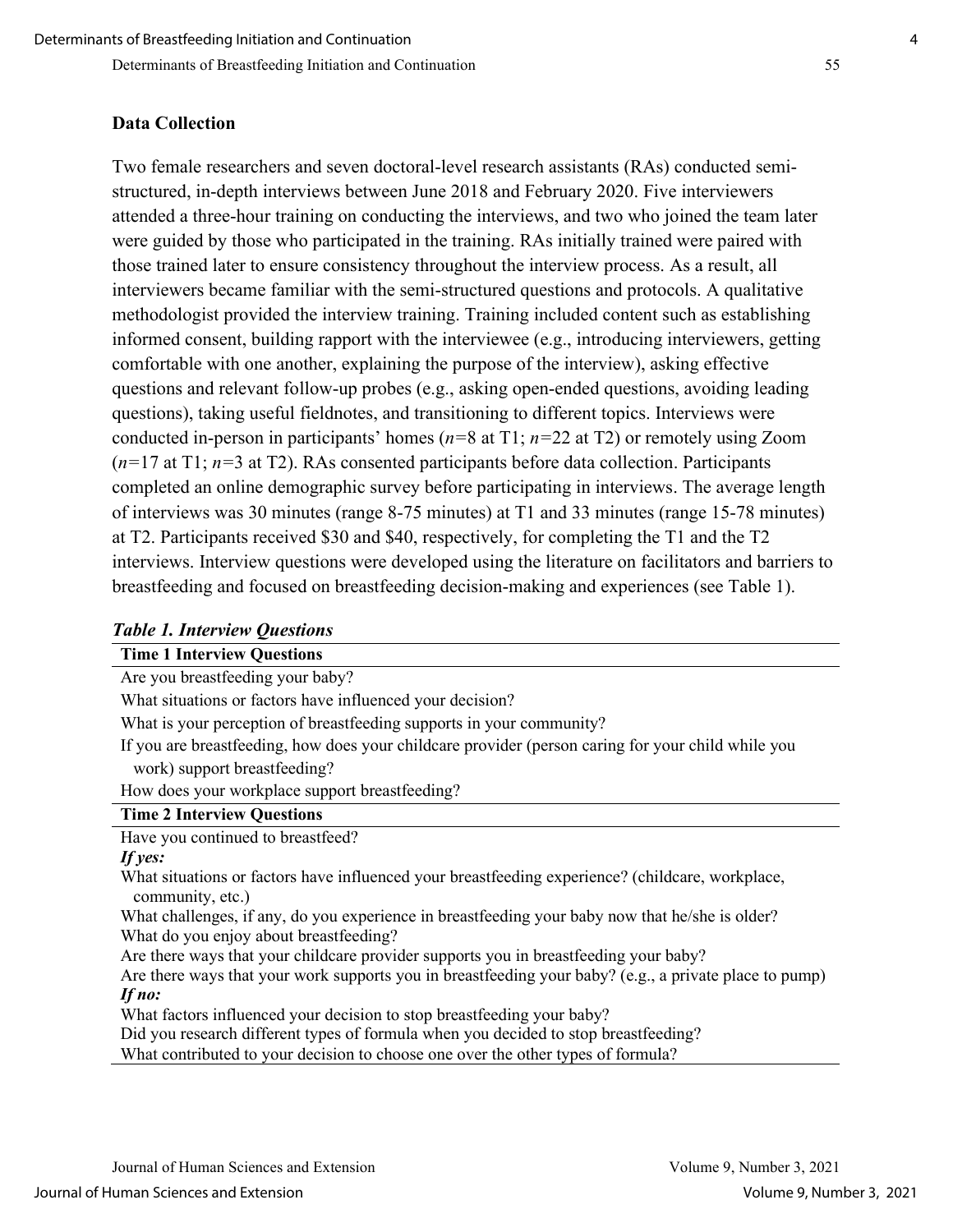#### **Data Analysis**

Interviews were transcribed verbatim and coded by A1, A3, and A5 using MAXQDA 2020 (VERBI Software, 2019). Coders employed a matrix analysis approach (Averill, 2002) to identify codes using inductive and deductive analyses and generate themes across transcripts. Matrices provide a visual sheet and facilitate the identification of associations and patterns across time. Coding groups were displayed along the y-axis and included 1) breastfeeding-T1, 2) not breastfeeding-T1, 3) breastfeeding-T2, and 4) not breastfeeding-T2. The first two columns displayed deductive codes: barriers and facilitators to breastfeeding; coders completed the remaining columns with themes that they individually generated. A1, A2, A3, and A5 met regularly to discuss ongoing coding and generate the final themes.

#### **Results**

## **Characteristics of the Sample**

Our sample consisted of 25 working women aged 26 to 41 years (*M* = 32). Twenty-one (84%) women were breastfeeding at T1 when their infants were 3-4 months. Fourteen (67%) of these 21 women continued breastfeeding at T2 when their infants were 9-12 months. Two women (8%) had twins. The majority identified as White (96%), married (96%), working full-time (96%), and earning a middle to upper-middle-class household income (\$75,000 and above) (68%). Over half of the women (52%) were highly educated (had a graduate degree; see Table 2). All sociodemographic characteristics were the same across T1 and T2, except for participants' employment status (working full-time:  $n = 24$  at T1;  $n = 23$  at T2).

| Characteristic             | ∽.,<br>.<br>n | $\frac{0}{0}$ |
|----------------------------|---------------|---------------|
| Race                       |               |               |
| White                      | 24            | 96            |
| Asian                      | 1             | 4             |
| Age                        |               |               |
| $25 - 29$                  | 7             | 28            |
| $30 - 34$                  | 9             | 36            |
| $35 - 41$                  | 7             | 28            |
| Unreported                 | 2             | 8             |
| Education                  |               |               |
| Some college but no degree | 2             | 8             |
| Bachelor's degree          | 10            | 40            |
| Graduate degree            | 13            | 52            |
| Marital status             |               |               |
| Married                    | 24            | 96            |
| Not married                | 1             | 4             |
| Household income           |               |               |
| \$49,999 and under         | 2             | 8             |
| \$50,000-\$74,999          | 6             | 24            |
| \$75,000 and above         | 17            | 68            |

*Table 2. Demographic Characteristics of Participants (N=25)*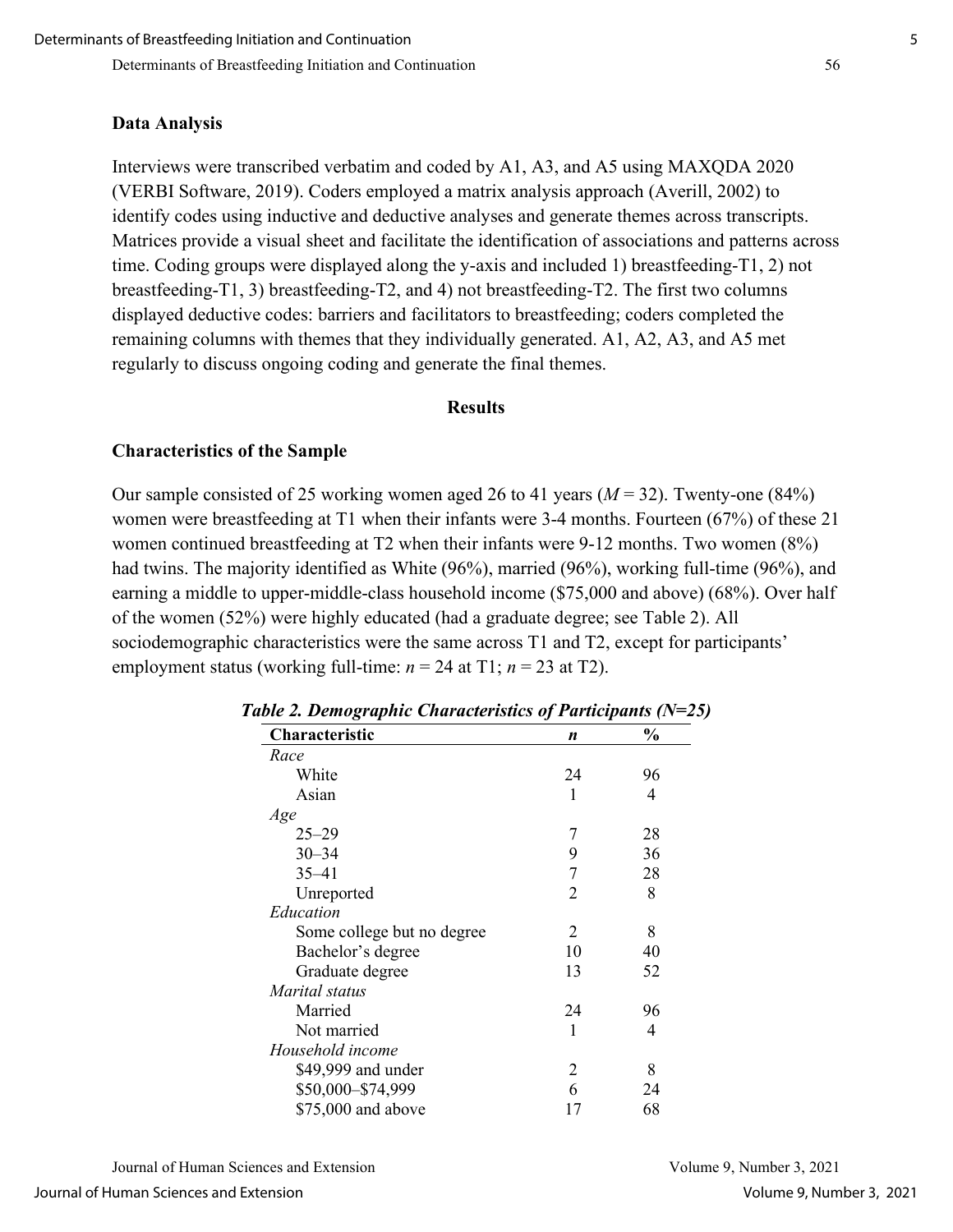| Characteristic              | $\boldsymbol{n}$ | $\frac{0}{0}$ |
|-----------------------------|------------------|---------------|
| <b>Employment status</b>    |                  |               |
| Full-time                   | 24               | 96            |
| Part-time                   | 1                | 4             |
| Living community            |                  |               |
| Rural                       | 11               | 44            |
| Urban                       | 14               | 56            |
| <i>First-time mom</i>       |                  |               |
| Yes                         | 7                | 28            |
| N <sub>0</sub>              | 18               | 72            |
| Profession                  |                  |               |
| Teacher                     | 9                | 36            |
| [Organization's name] staff | 3                | 12            |
| School psychologist         | 2                | 8             |
| Juvenile probation officer  | $\overline{2}$   | 8             |
| Executive assistant         | 1                | 4             |
| Exercise specialist         | 1                | 4             |
| Graduate student            | 1                | 4             |
| Lab technician              | 1                | 4             |
| Project manager             |                  | 4             |
| Research team member        |                  | 4             |
| Supervisor                  |                  | 4             |
| Unreported                  | 2                | 8             |

Figure 1 presents several barriers and facilitators to breastfeeding initiation and continuation among working mothers when infants were at 3-4 months and when infants were at 9-12 months. These barriers and facilitators align with individual-level factors and settings-level factors in Rollins et al.'s (2016) conceptual model. For example, unpleasant breastfeeding experiences were individual-level factors, and workplace supports and community supports were settingslevel factors. Both levels' factors influence mothers' breastfeeding initiation and continuation. Thus, we generated five themes categorized as individual-level and settings-level breastfeeding barriers and facilitators using Rollins et al.'s (2016) conceptual model. Individual-level themes included: 1) Women's perceptions of breastfeeding as nurturing and pleasurable as well as frustrating and painful, and 2) Maternal self-efficacy and beliefs. Settings-level themes included: 3) Active and passive workplace supports, 4) Lactation and breastfeeding supports in the community, and 5) Childcare provider supports.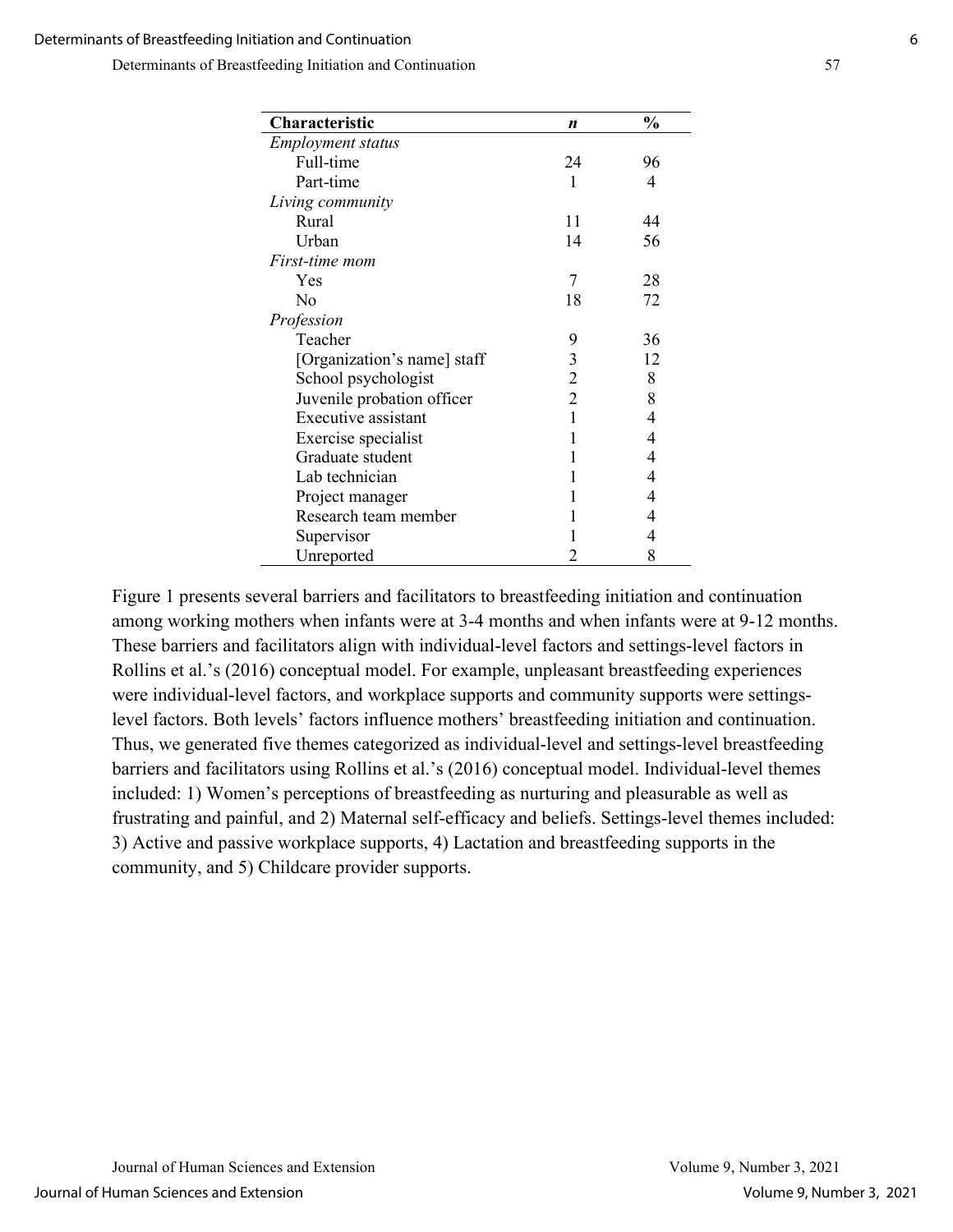

# *Figure 1. Barriers and Facilitators to Breastfeeding Across Time Among Working Mothers*

# **Individual-Level Breastfeeding Barriers and Facilitators**

# *"Good for Baby, Good for Mom": Women's Perceptions of Breastfeeding as Nurturing and Pleasurable as well as Frustrating and Painful*

Most participants described breastfeeding as having two core benefits: 1) enhancing the longterm health of the infant (and occasionally the mother) and 2) strengthening the mother-child bond. One woman noted how breastfeeding was beneficial for both the infant and the mother. This quote is illustrative of the first core benefit that many women described:

I'm giving her good nutrition and protecting her. … I just want to keep her healthier. So, I think just knowing that it's giving her antibodies and all of this stuff that's just protecting her makes me feel good. … It's good for me too. It helps my body recuperate. (36-year-old, urban, full-time, not first-time mother, T2, breastfeeding)

Another participant described the joy of bonding with her infant through breastfeeding, which illustrates the second core benefit:

[I enjoy] the snuggles. Like, I'm the only one who can do that. … I've been totally guilty of times I have nursed her and then just kept her under the cover. [I tell people], "She's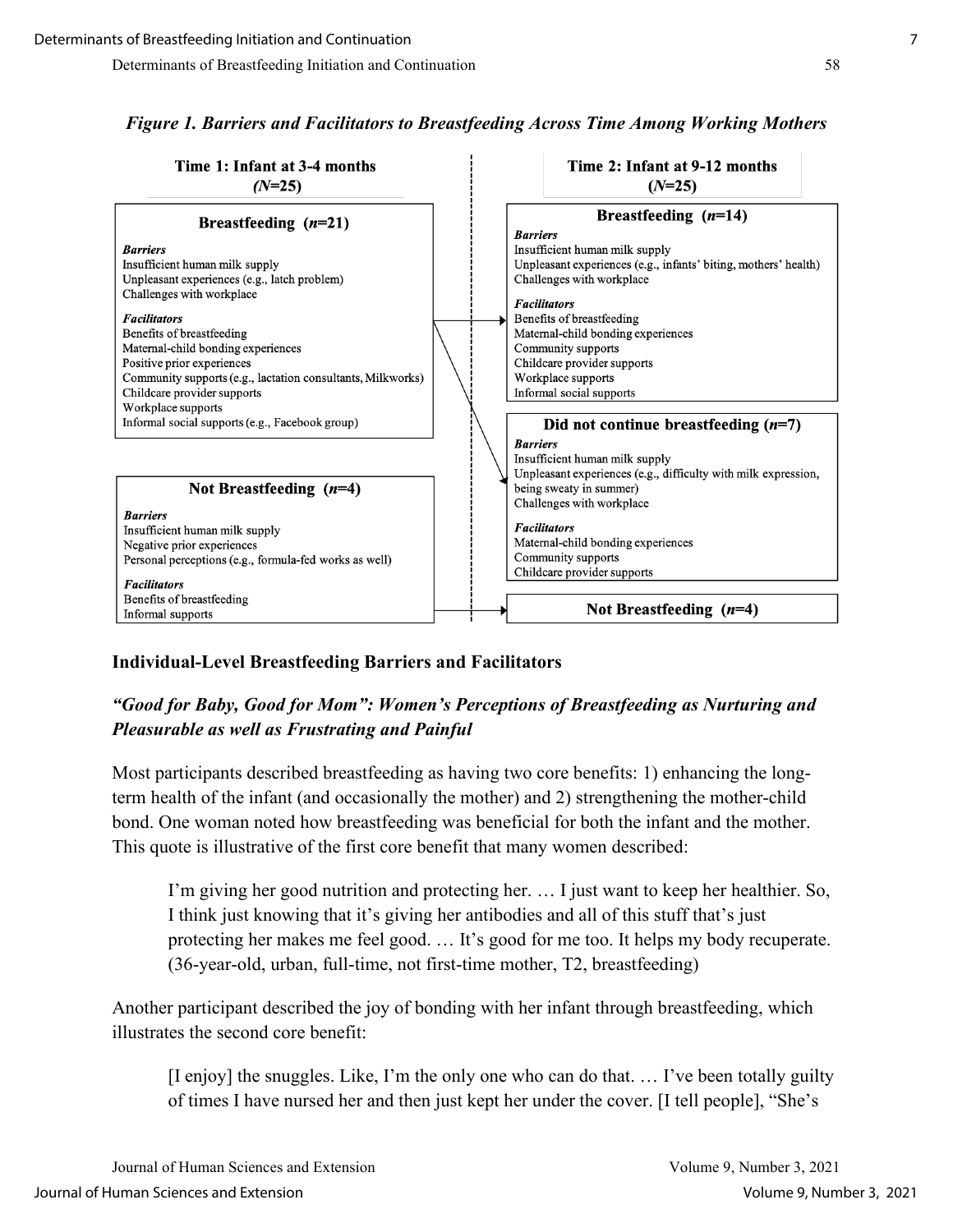still eating," and she'll be asleep and not eating at all, but I don't want to give her up yet. [I like] the snuggles and enjoying that bond and enjoying the nutrition that you know that they're getting. (33-year-old, rural, full-time, not first-time mother, T2, breastfeeding)

On the other hand, breastfeeding was a frustrating or painful experience for some women. Insufficient milk supply was a common reason for not breastfeeding exclusively or stopping breastfeeding entirely. One participant stated,

I chose to stop because I just wasn't producing enough. He had fallen off the growth chart, like he was in the zero percentile. As a mother, I just felt horrible like that. (28 year-old, urban, part-time, first-time mother, T2, not breastfeeding)

A small number of women described breastfeeding as a painful experience related to biting or infection. Three women said thrush made the process of breastfeeding painful. As one described, "[baby] has gotten thrush a couple of times, which is painful for her … and then it gets in your nipple, which is awful." One woman who stopped breastfeeding before the Time 1 interview shared a general sense of unpleasantness around breastfeeding:

I don't personally feel connected to the idea, and I just thought [breastfeeding] seemed very stressful and painful. I don't have like that instinct for breastfeeding. So, formula feeding really worked for us because we had so many people helping with him; we had our parents in the home, and my husband was able to help. (age: unreported, urban, fulltime, not first-time mother, T1, not breastfeeding)

# *"I [Used to] Freak Out So Much": Maternal Self-Efficacy and Beliefs*

Women who had prior children  $(n = 18)$  frequently compared their current breastfeeding experiences to previous experiences. Many women described how they felt more anxious about breastfeeding the first time and now felt a greater sense of comfort with the process:

Like just with my first one, I freaked out so much about wanting [infant] to have only milk, and then he wasn't even a latch-er. So, then I had to pump, wake up all night, and pump. … Like this time around [with second infant], that is just not worth it. I'll give her [second infant] formula if I have to. I'm not gonna waste my energy and not sleep and stuff. (29-year-old, rural, full-time, not first-time mother, T1, breastfeeding)

I would say that it was a lot smoother, meaning my second time around, I feel that I was a lot more knowledgeable and able to, um, kind of know what to do and know how they're supposed to be latched so that we don't have issues. I feel like I didn't need as much help and so I didn't second guess myself. So, I just felt more confident, and it was really nice. (30-year-old, urban, full-time, not first-time mother, T2, breastfeeding)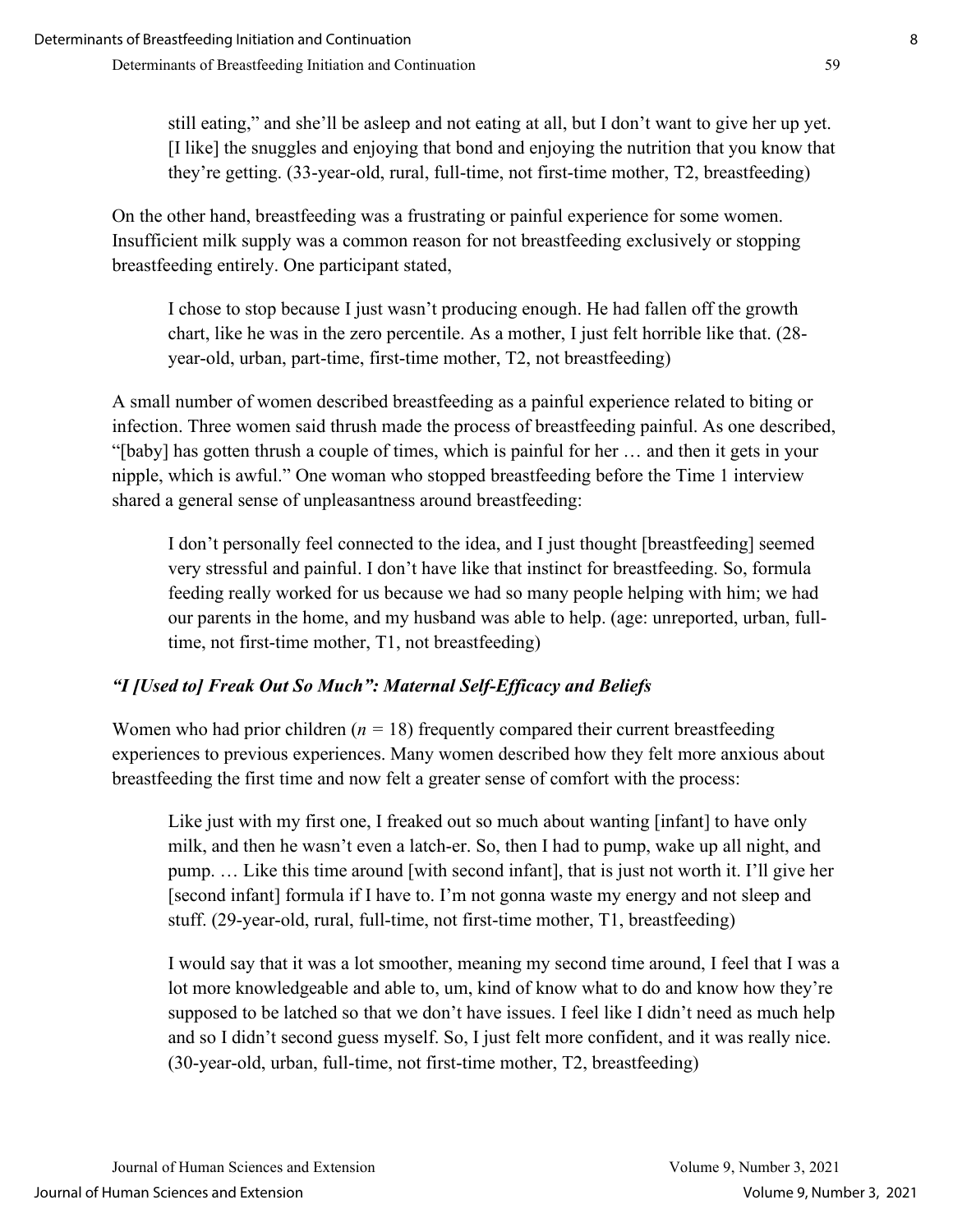Some of the women noted using formula. Reasons for using formula ranged from following previous formula-fed experiences to needing to supplement with formula due to insufficient milk supply. One participant described her belief that using formula was just as good as breastfeeding and made the same decision to use formula with her second child:

We made the decision to formula feed our first child, and so we made the same decision again. Formula feeding really worked out for us. It just worked better for our life, and we just feel like that's the best decision to make for this new baby because we haven't noticed that our son is delayed, or you know, any different from a breastfed baby. So, we just decided to go with that again. (age: unreported, urban, full-time, not first-time mother, T1, not breastfeeding)

# **Settings-Level Breastfeeding Barriers and Facilitators**

## *"The Only Place to Pump is a Bathroom": Active and Passive Workplace Supports*

The workplace emerged as a space that influenced women's decisions to continue or stop breastfeeding. Women described workplaces as providing both passive and active breastfeeding supports. Passive breastfeeding support was primarily mentioned by women who held jobs with private offices or could work remotely. Most women who were still breastfeeding at the time of the second interview noted the importance of a close, convenient, and private space at work as essential to continuing breastfeeding. Women who had their own offices described an increased sense of privacy and flexibility to breast pump during working hours:

I think it really helped that I happen to have a private office. … I just feel like people understood; when it came to like scheduling meetings and stuff or if like my door was closed, people knew I was probably pumping and weren't like knocking on it or trying to come inside. (41-year-old, urban, full-time, not first-time mother, T2, breastfeeding)

However, those who did not have private offices or held jobs with regimented schedules (e.g., teachers) tended to rely on active support from their workplaces. For example, a teacher described her gratitude for the support from staff at her school that facilitated her ability to pump and continue breastfeeding in a less than ideal bathroom setting:

[My employer] has been as accommodating as they can. I work for a school district, and it's hard in the building sometimes, because there are not very good places to pump. My office is currently in a portable [classroom] behind a building, and the only place to pump in the portable is a bathroom, which actually is pretty big. So, it works out okay, but I end up taking up the bathroom a couple of times a day. [My coworkers] have never complained. When I had my second child, the bathroom didn't have an outlet, so the custodian put an outlet in that bathroom for me [and] I was able to plug my pump in, so that was really helpful. He was great with that. [In a different building in the school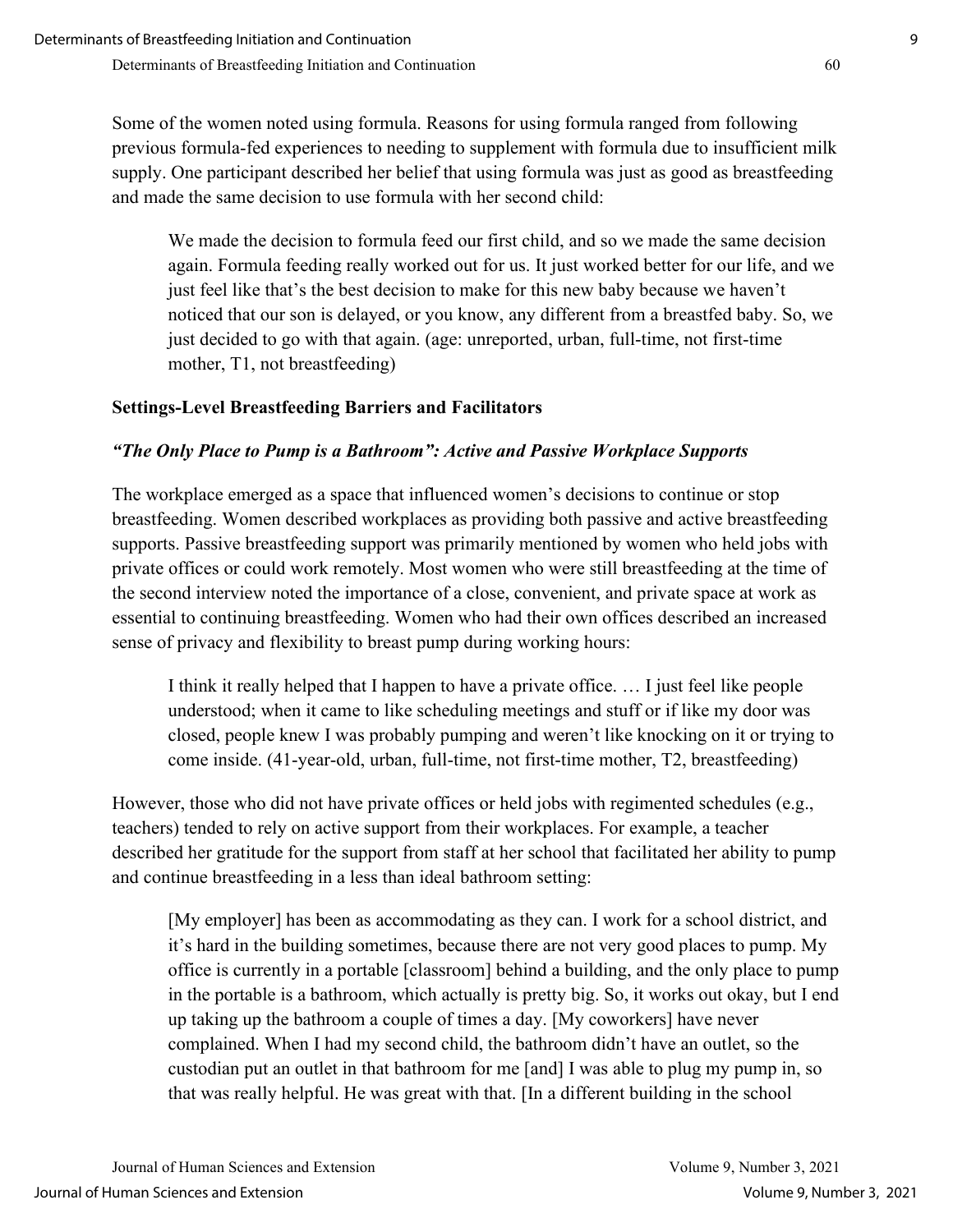district], there's a really nice [mothers'] room with a chair and a fridge and everything. I feel like the district is building new buildings and doing things that are taking [breastfeeding] into account and making better accommodations for mothers. (36-yearold, urban, full-time, not first-time mother, T1, breastfeeding)

Finally, several women described receiving support from their supervisors and colleagues. For example, one teacher noted that her principal was a mother of young children and initiated an early conversation about how she could support her. Similarly, her colleagues offered to cover her class so she would have time to pump. Other women discussed how their colleagues would offer to assist with work responsibilities and schedule meetings around pumping times. This was not everyone's experience, however, and one teacher described workplace frustrations that she encountered:

I had to fight my work to actually just let them get me 20 minutes in the morning, so I can go pump. Because I'm a teacher, I can't just like walk out of my classroom. I had like a whole summer [when] I had to fight for my schedule so I could get 20 minutes to pump. … So, I would say probably not a lot of [workplace] support. (29-year-old, rural, full-time, not first-time mother, T1, breastfeeding)

# *"I Don't Think I'd Still Be Breastfeeding Without [Milkworks]": Lactation and Breastfeeding Resources in the Community*

Breastfeeding resources in the community were supportive agents for women to initiate and continue breastfeeding. Many participants acknowledged that lactation consultants and local organizations were helpful resources to support their breastfeeding goals. For example, one participant described her experiences with lactation consultants in her community:

The lactation consultants in [city] are amazing. I worked with them very closely with both kids. … And there's the breastfeeding support group. … And then also a breastfeeding support group on Facebook if you have questions in the middle of the night. Usually, when that happens, then you're able to post the question, and lactation consultants are a part of the group [to answer questions]. (33-year-old, rural, full-time, not first-time mother, T1, breastfeeding)

Most women perceived a local organization, Milkworks, as a supportive, welcoming, and encouraging community resource. One participant shared her experiences at Milkworks:

Every time I go to Milkworks, it's really awesome, and I don't think I'd still be breastfeeding without [Milkworks]. So, they've been really helpful. … We went to a class at Milkworks. And I mean, I had wanted to breastfeed anyway. But I think the class really reinforced it, you know, there's some talking about how beneficial it is to the baby and how good it is for the mothers, just all the great things that come with breastfeeding.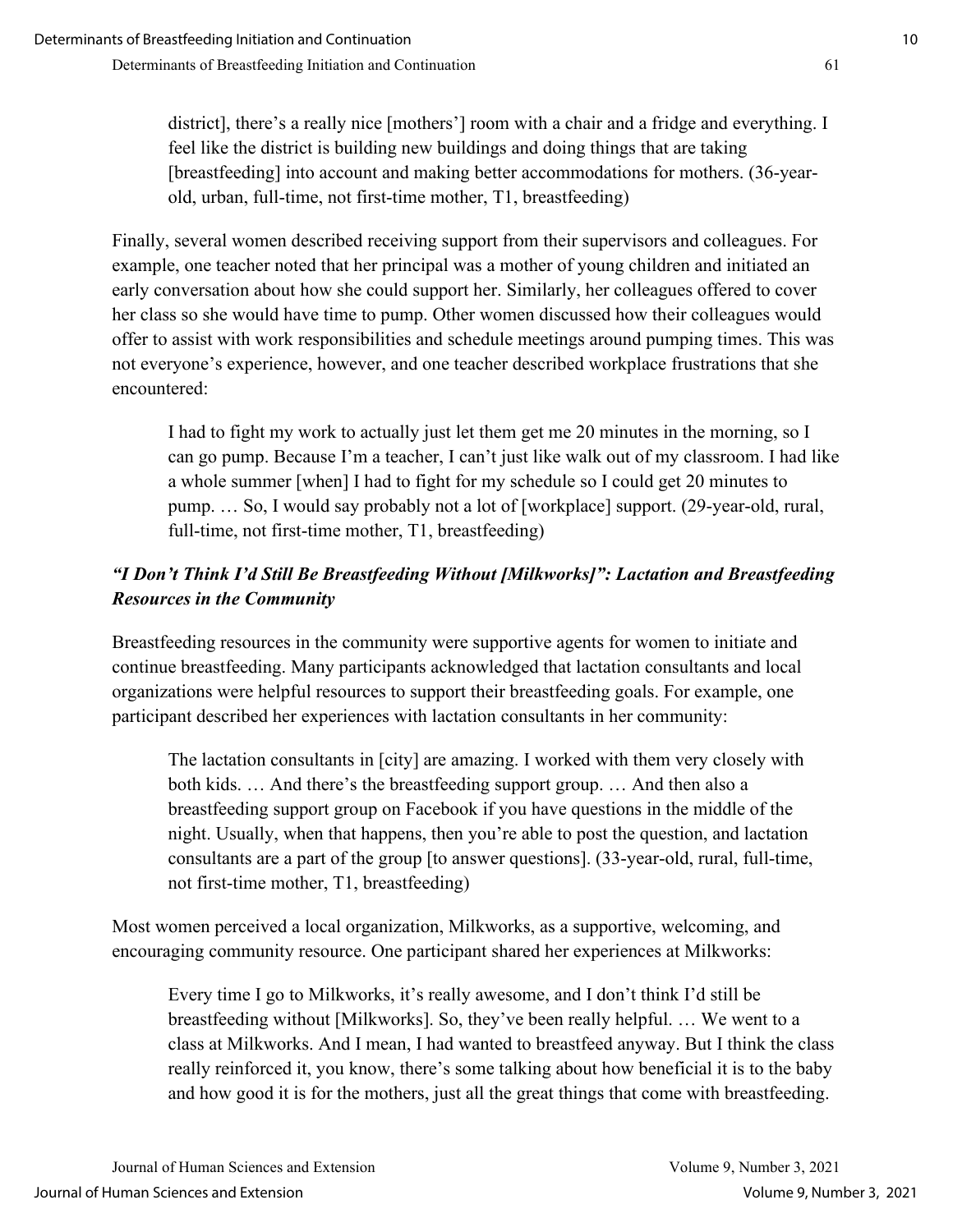So, that really like made me for sure want to do it and want to stick with it. (29-year-old, urban, full-time, first-time mother, T1, breastfeeding)

## *"We'll Continue Feeding as Long as You Want": Childcare Provider Supports*

Childcare providers were crucial support for breastfeeding when women returned to work. The majority of participants indicated that childcare providers were passionate about helping with breastfeeding. The following quotes illustrate the support from childcare providers:

[Childcare provider] has been really good. I just take my expressed milk, and she gives it to [infant]. [Childcare providers] have been encouraging of that, and they like will support [breastfeeding] as long as I want to. I feel like they take it seriously. I feel like she's really informed, and she knows a lot about how to prepare [expressed milk] and keep [expressed milk] safe for [infant] to eat. (28-year-old, urban, part-time, first-time mother, T1, breastfeeding)

I think childcare was great with it. They were open to anything and kind of said whatever I want to do and however I wanna do it … even as [infant] gets older or continue that setup and kind of said like, "We'll continue feeding as long as you want," which is great. (41-year-old, urban, full-time, not first-time mother, T2, breastfeeding)

Some women, however, perceived childcare providers as supporting their breastfeeding goals in a more passive way, as if it was just completing their work responsibilities:

[Childcare providers] are really good about it. I mean, I don't know if they really supported [breastfeeding]. They're just good with it. I mean, there's never been any issues with it so. So, I bring milk to the childcare every day, and they just helped to feed the baby right. When we first brought [infant] there, I gave [infant's] teacher some instructions of like how to feed her so that she wouldn't get too dependent on the bottle. You know, it's like paced feedings so that [childcare provider] would mimic more of like breastfeeding. (29-year-old, urban, full-time, first-time mother, T2, breastfeeding)

## **Discussion**

Our findings extend the existing breastfeeding decision-making literature by investigating Midwestern working women's breastfeeding experiences at different time points during the first year of an infant's life. We identified barriers and facilitators to initiation and continuation of breastfeeding from the individual level to the settings level using a conceptual model developed by Rollins et al. (2016). At the individual level, health benefits of breastfeeding were noted by mothers across each time point. Women who had prior children usually conveyed greater confidence in their ability to successfully breastfeed. Common challenges included insufficient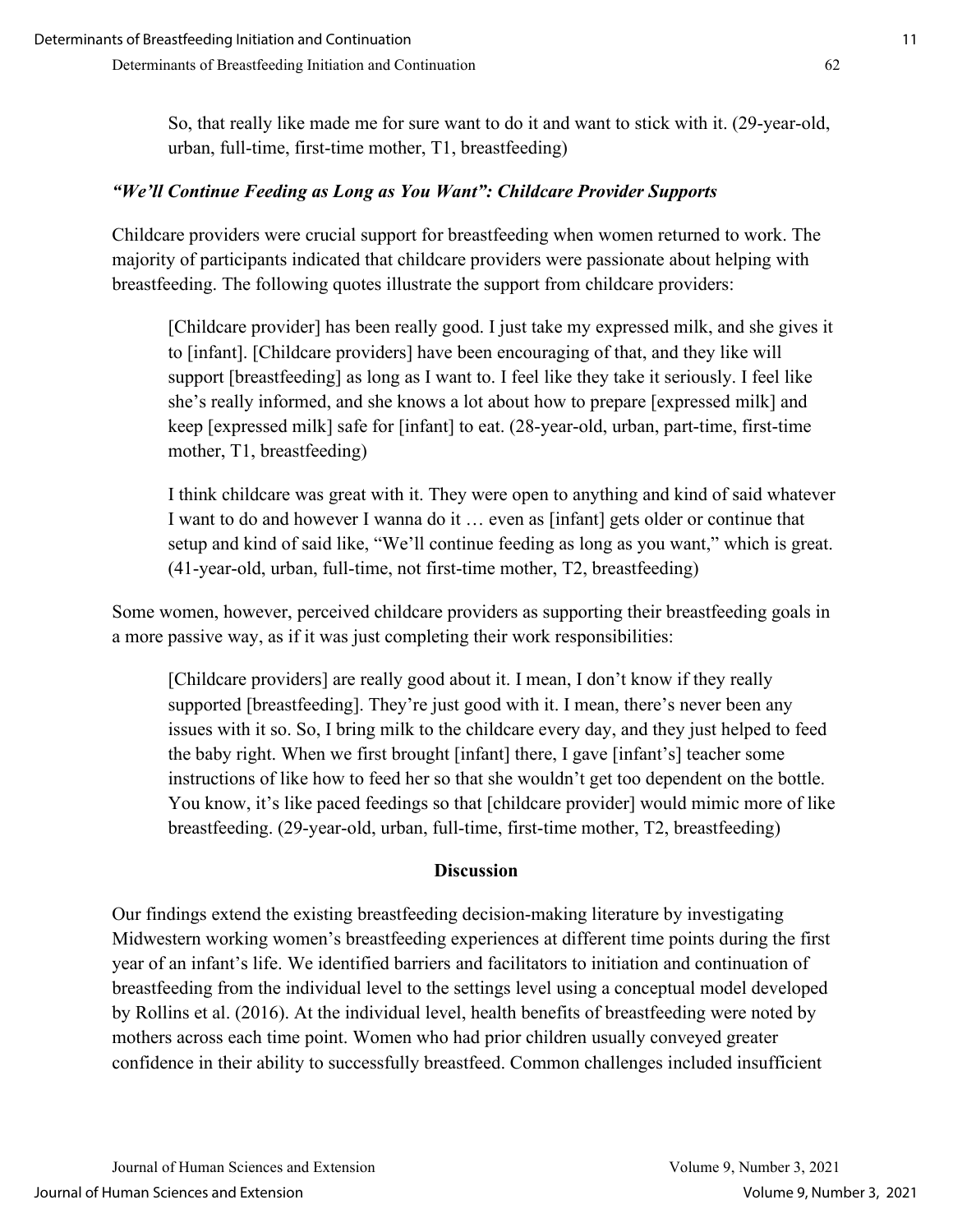human milk supply, problems with latching, and infection, which contributed to the decision to stop breastfeeding.

At the settings level, workplace supports influenced breastfeeding continuation for working women. Almost one-third of our sample were teachers, and they often did not have a designated space for pumping or enough time to breastfeed or pump due to a rigid schedule. Increasing supports in the workplace could reduce barriers and contribute to success in breastfeeding (Rollins et al., 2016). These supports include private offices or designated lactation rooms. Enhancing workplace support, such as adequate time to breastfeed, increases the likelihood of women initiating and continuing breastfeeding (Jantzer et al., 2018).

The working women in our sample reported support from community health professionals as an important facilitator to initiate and continue breastfeeding. Our findings are similar to those of Alianmoghaddam et al. (2017) that mothers generally acknowledged the support that they received from lactation consultants as enabling breastfeeding initiation and continuation. Lactation consultants and local breastfeeding programs effectively enhance breastfeeding practices through encouragement and recommendations.

Childcare providers may play a critical role in the promotion of continued breastfeeding when mothers return to work. Most women in this study reported receiving support from their childcare providers, while other women perceived childcare providers as simply providing a service to care for their children. Other studies also found that some women did not perceive their childcare provider as a person actively supporting their choice to breastfeed (Dombrowski et al., 2020; Lundquist et al., 2019). Childcare providers can support working women by having a space for mothers to breastfeed in the childcare setting and initiating conversations about breastfeeding goals.

## **Limitations**

Limitations of the study should be addressed. Our sample was not diverse and consisted of White (96%), married (96%), working full-time (96%), well-educated (52% had a graduate degree), and earning a middle to upper-middle household income (68% reported \$75,000 and above). Evidence shows that breastfeeding practices are varied depending on the socioeconomic status (Habibi et al., 2018); thus, future research needs to investigate working women's breastfeeding experiences in other socioeconomic groups. Furthermore, our study did not show much influence of infants' attributes on breastfeeding practices. Future studies may consider infants' attributes (e.g., temperament) when examining breastfeeding initiation and continuation because this is an important factor associated with breastfeeding practices (Abuhammad et al., 2020). Additionally, our study primarily focused on working mothers' decisions about breastfeeding initiation and continuation at the individual and the settings level. Future research may consider addressing how policy on breastfeeding contributes to working mothers' breastfeeding duration, particularly for those who want to breastfeed their infants for a longer period of time. Lack of longer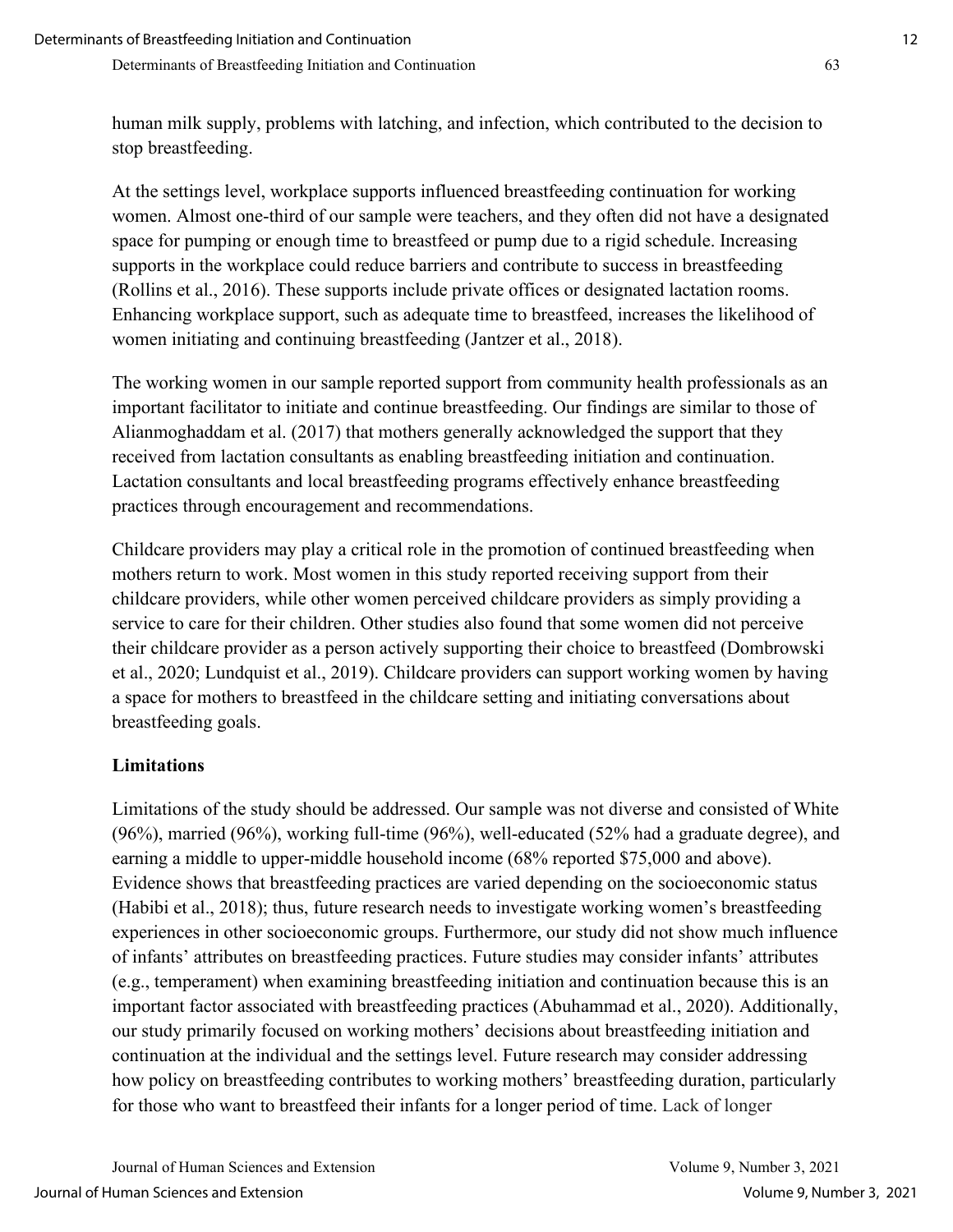maternal leave policy or practices that do not guarantee breastfeeding breaks prevents working mothers from choosing a longer breastfeeding duration (Atabay et al., 2015).

#### **Implications for Program, Practice, and Policy**

Our study descriptively showed that a higher percentage of working mothers who were breastfeeding their infants at 3-4 months were continuing to breastfeed through 9-12 months. This provides an important implication for local programs that continue to encourage and promote breastfeeding practices while they provide instrumental and emotional supports, particularly for working women who choose to continue breastfeeding. Lactation consultants were trusted formal resources in the community, and local programs, such as Milkworks, should be expanded throughout the state to reach rural-residing caregivers. Furthermore, ongoing breastfeeding education for health professionals (e.g., lactation consultants) is crucial because they provide evidence-based breastfeeding support for women (Blixt et al., 2019; Yang et al., 2018). Our study also highlights the potential importance of fostering partnerships between mothers and childcare providers in achieving mothers' breastfeeding goals (Lundquist et al., 2019); therefore, it is helpful to train childcare providers about breastfeeding knowledge and skills. Notably, the Nutrition and Physical Activity Self-Assessment for Childcare (Go NAP SACC) program delivered by Nebraska Extension was perceived to improve breastfeeding environments and practices in rural and urban family childcare homes (Kohel et al., 2021). This finding suggests that programming, such as Go NAP SACC, can enhance the provision for breastfeeding-friendly environments in childcare settings. At the policy level, extended maternal leave, designated lactation rooms, and flexible scheduling at work (Atabay et al., 2015; Rollins et al., 2016) are recommended.

#### **Conclusions**

Findings from this study are significant as they demonstrate barriers and facilitators for working women making decisions to breastfeed during the first year of their infant's lives. Working women's breastfeeding decisions need to be understood from both the individual level and the settings level. Efforts to promote breastfeeding within the individual level should focus on increasing maternal breastfeeding self-efficacy and breastfeeding knowledge. Breastfeeding supports from the workplace, health professionals, and childcare providers in the settings level should be encouraged and continued. Our findings may inform interventions and educational resources to support working women who want to continue breastfeeding when they return to work.

#### **References**

Abuhammad, S., Khraisat, O., Joseph, R., & Al Khawaldeh, A. (2020). Factors that predict infant temperament: A Jordanian study. *Journal of Pediatric Nursing, 51,* e45–e49. <https://doi.org/10.1016/j.pedn.2019.08.002>

Journal of Human Sciences and Extension Volume 9, Number 3, 2021 Journal of Human Sciences and Extension Volume 9, Number 3, 2021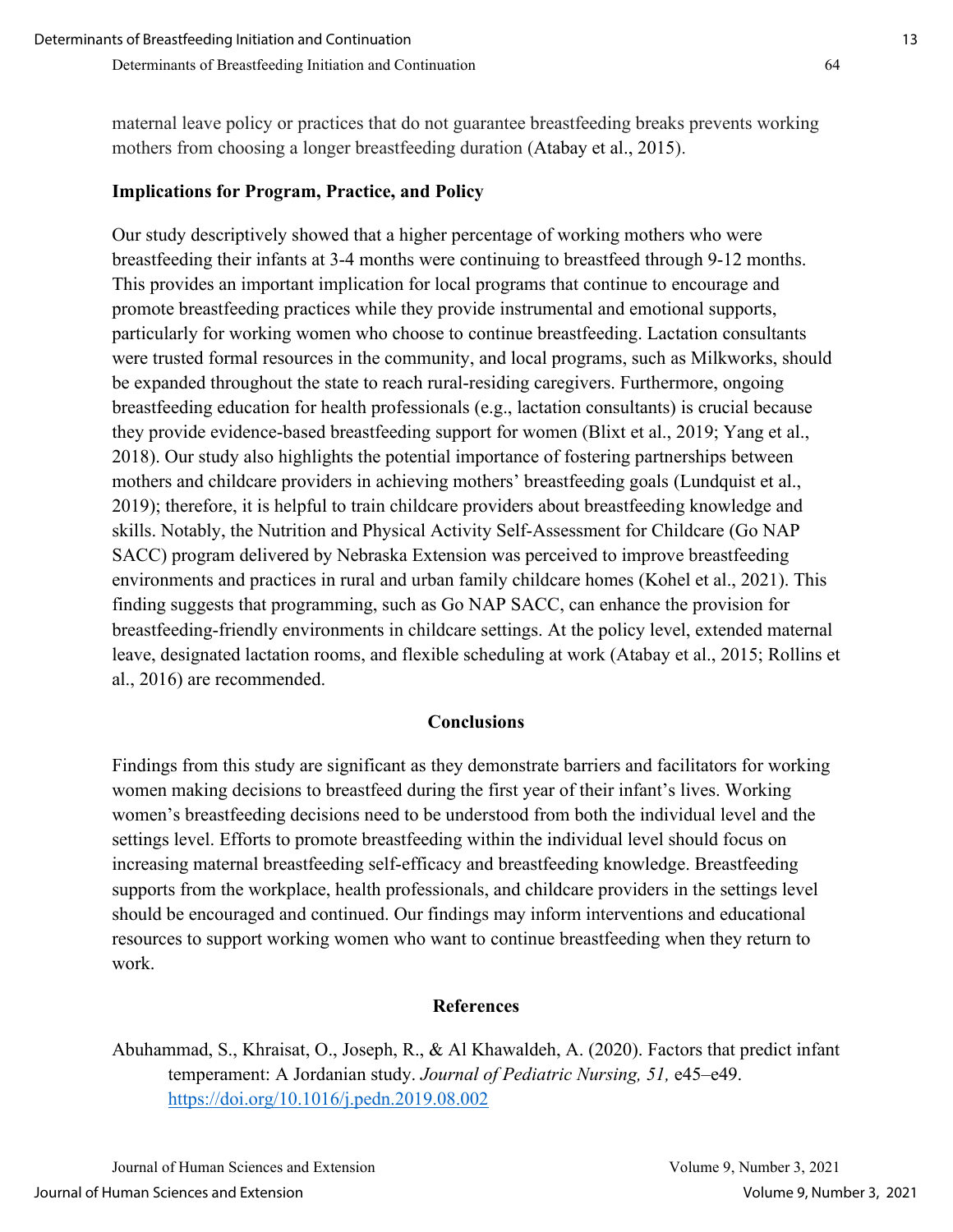- Alianmoghaddam, N., Phibbs, S., & Benn, C. (2017). Resistance to breastfeeding: A Foucauldian analysis of breastfeeding support from health professionals. *Women and Birth, 30*(6), e281–e291.<https://doi.org/10.1016/j.wombi.2017.05.005>
- American Academy of Pediatrics. (2012). Breastfeeding and the use of human milk. *Pediatrics, 129*(3), e827–e841.<https://doi.org/10.1542/peds.2011-3552>
- Atabay, E., Moreno, G., Nandi, A., Kranz, G., Vincent, I., Assi, T.-M., Vaughan Winfrey, E. M., Earle, A., Raub, A., & Heymann, S. J. (2015). Facilitating working mothers' ability to breastfeed: Global trends in guaranteeing breastfeeding breaks at work, 1995–2014. *Journal of Human Lactation, 31*(1), 81–88.<https://doi.org/10.1177/0890334414554806>
- Averill, J. B. (2002). Matrix analysis as a complementary analytic strategy in qualitative inquiry. *Qualitative Health Research, 12*(6), 855–866. <https://doi.org/10.1177/104973230201200611>
- Belfort, M. B., Anderson, P. J., Nowak, V. A., Lee, K. J., Molesworth, C., Thompson, D. K., Doyle, L. W., & Inder, T. E. (2016). Breast milk feeding, brain development, and neurocognitive outcomes: A 7-year longitudinal study in infants born at less than 30 weeks' gestation. *The Journal of Pediatrics, 177,* 133–139. <https://doi.org/10.1016/j.jpeds.2016.06.045>
- Binns, C., Lee, M., & Low, W. Y. (2016). The long-term public health benefits of breastfeeding. *Asia Pacific Journal of Public Health, 28*(1), 7–14. <https://doi.org/10.1177/1010539515624964>
- Blixt, I., Johansson, M., Hildingsson, I., Papoutsi, Z., & Rubertsson, C. (2019). Women's advice to healthcare professionals regarding breastfeeding: "Offer sensitive individualized breastfeeding support"- an interview study. *International Breastfeeding Journal, 14*(1), Article 51.<https://doi.org/10.1186/s13006-019-0247-4>
- Centers for Disease Control and Prevention [CDC]. (2020). *Breastfeeding report card, 2020.* <https://www.cdc.gov/breastfeeding/pdf/2020-Breastfeeding-Report-Card-H.pdf>
- Dombrowski, L., Henderson, S., Leslie, J., Mohammed, K., Johnson, D., & Allan, N. (2020). The role of early years care providers in supporting continued breastfeeding and breast milk feeding. *Early Years, 40*(2), 205–220. <https://doi.org/10.1080/09575146.2018.1430123>
- Gibbs, B. G., Forste, R., & Lybbert, E. (2018). Breastfeeding, parenting, and infant attachment behaviors. *Maternal and Child Health Journal, 22*(4), 579–588. <https://doi.org/10.1007/s10995-018-2427-z>
- Habibi, M., Laamiri, F. Z., Aguenaou, H., Doukkali, L., Mrabet, M., & Barkat, A. (2018). The impact of maternal sociodemographic characteristics on breastfeeding knowledge and practices: An experience from Casablanca, Morocco. *International Journal of Pediatrics and Adolescent Medicine, 5*(2)*,* 39–48.<https://doi.org/10.1016/j.ijpam.2018.01.003>
- Hunt, L. M., Jordan, B., & Irwin, S. (1989). Views of what's wrong: Diagnosis and patients' concepts of illness. *Social Science & Medicine, 28*(9), 945–956. [https://doi.org/10.1016/0277-9536\(89\)90324-9](https://doi.org/10.1016/0277-9536(89)90324-9)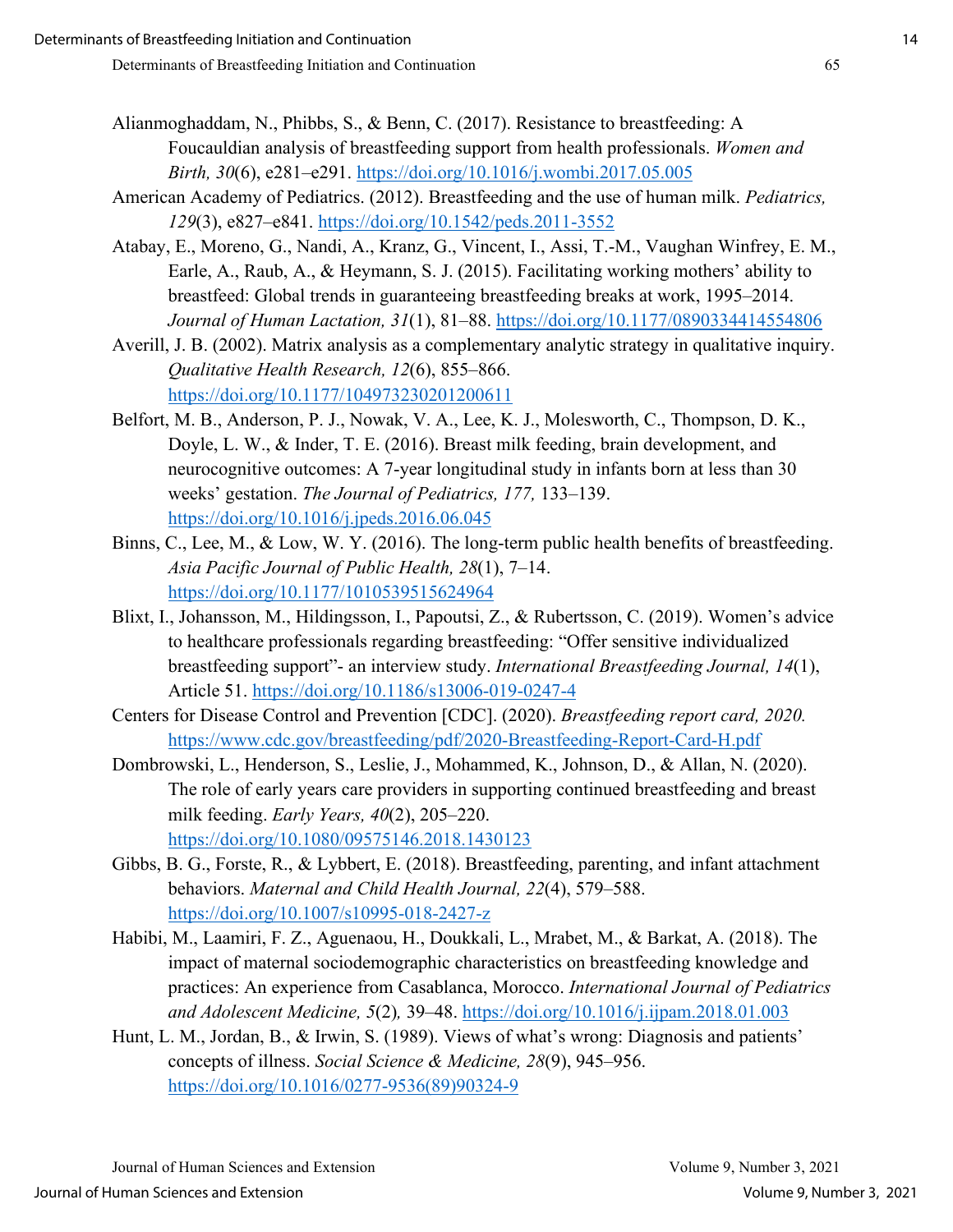- Ikonen, R., Paavilainen, E., Kaunonen, M., Ikuta, L., & Zukowsky, K. (2015). Preterm infants' mothers' experiences with milk expression and breastfeeding: An integrative review. *Advances in Neonatal Care, 15*(6), 394–406. <https://doi.org/10.1097/ANC.0000000000000232>
- Jantzer, A. M., Anderson, J., & Kuehl, R. A. (2018). Breastfeeding support in the workplace: The relationships among breastfeeding support, work-life balance, and job satisfaction. *Journal of Human Lactation, 34*(2)*,* 379–385. <https://doi.org/10.1177/0890334417707956>
- Kair, L. R., Flaherman, V. J., Newby, K. A., & Colaizy, T. T. (2015). The experience of breastfeeding the late preterm infant: A qualitative study. *Breastfeeding Medicine, 10*(2), 102–106.<https://doi.org/10.1089/bfm.2014.0121>
- Kitano, N., Nomura, K., Kido, M., Murakami, K., Ohkubo, T., Ueno, M., & Sugimoto, M. (2016). Combined effects of maternal age and parity on successful initiation of exclusive breastfeeding. *Preventive Medicine Reports, 3,* 121–126. <https://doi.org/10.1016/j.pmedr.2015.12.010>
- Kohel, K., Hatton-Bowers, H., Williams, N., Dev, D., Behrends, D., Hulse, E., Rida, Z., Dingman, H., Dinkel, D., & Gebhart, L. (2021). Improving breastfeeding environments and feeding practices in family child care homes with the Go NAP SACC Program. *Maternal and Child Health Journal, 25*(1), 510–520. [https://doi.org/10.1007/s10995-020-](https://doi.org/10.1007/s10995-020-03075-2) [03075-2](https://doi.org/10.1007/s10995-020-03075-2)
- Lundquist, A., McBride, B. A., Donovan, S. M., & Kieffer, A. (2019). An exploratory look at the role of childcare providers as a support and resource for breastfeeding mothers. *Breastfeeding Medicine, 14*(5)*,* 313–319.<https://doi.org/10.1089/bfm.2018.0091>
- National Institutes of Health. (2017). *Breastfeeding and breast milk.* <https://www.nichd.nih.gov/health/topics/breastfeeding>
- Rollins, N. C., Bhandari, N., Hajeebhoy, N., Horton, S., Lutter, C. K., Martines, J. C., Piwoz, E. G., Richter, L. M., & Victora, C. G. (2016). Why invest, and what it will take to improve breastfeeding practices? *The Lancet, 387*(10017), 491–504. [https://doi.org/10.1016/S0140-6736\(15\)01044-2](https://doi.org/10.1016/S0140-6736(15)01044-2)
- Spitzmueller, C., Wang, Z., Zhang, J., Thomas, C. L., Fisher, G. G., Matthews, R. A., & Strathearn, L. (2016). Got milk? Workplace factors related to breastfeeding among working mothers. *Journal of Organizational Behavior, 37*(5)*,* 692–718. <https://doi.org/10.1002/job.2061>
- Thomas-Jackson, S. C., Bentley, G. E., Keyton, K., Reifman, A., Boylan, M., & Hart, S. L. (2016). In-hospital breastfeeding and intention to return to work influence mothers' breastfeeding intentions. *Journal of Human Lactation, 32*(4)*,* NP76–NP83. <https://doi.org/10.1177/0890334415597636>
- U.S. Census Bureau. (2019). *2010 census urban and rural classification and urban area criteria.* [https://www.census.gov/programs-surveys/geography/guidance/geo-areas/urban](https://www.census.gov/programs-surveys/geography/guidance/geo-areas/urban-rural/2010-urban-rural.html)[rural/2010-urban-rural.html](https://www.census.gov/programs-surveys/geography/guidance/geo-areas/urban-rural/2010-urban-rural.html)